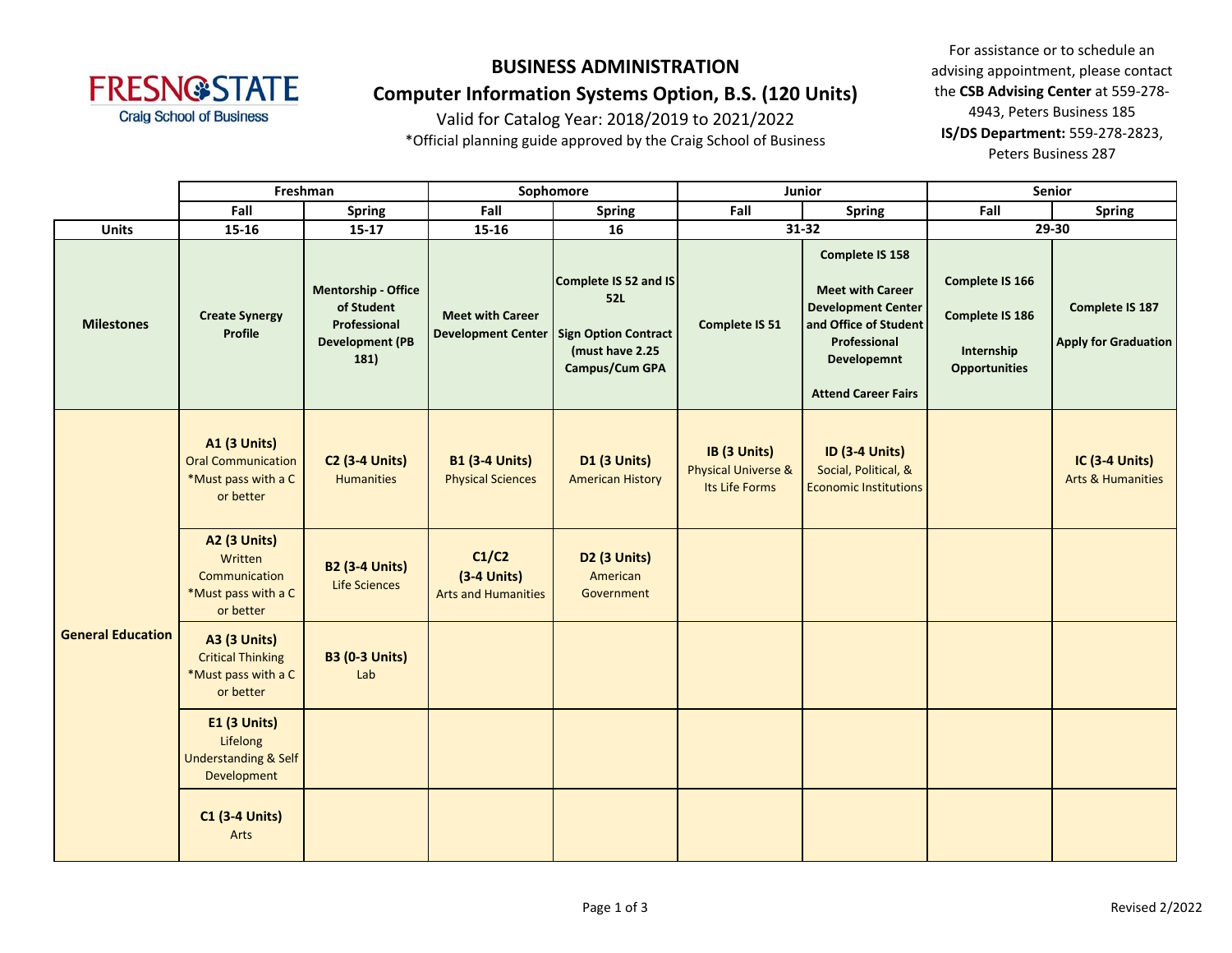

### **Computer Information Systems Option, B.S. (120 Units)**

Valid for Catalog Year: 2018/2019 to 2021/2022

\*Official planning guide approved by the Craig School of Business

|              | Freshman              |                                                                                                                                                                              | Sophomore                                                                                                           |                                                                                                |                                                                                                                                                          | Junior                                                                                                                            | Senior                                                                                                                                                                                                          |                                                                                                                                     |  |
|--------------|-----------------------|------------------------------------------------------------------------------------------------------------------------------------------------------------------------------|---------------------------------------------------------------------------------------------------------------------|------------------------------------------------------------------------------------------------|----------------------------------------------------------------------------------------------------------------------------------------------------------|-----------------------------------------------------------------------------------------------------------------------------------|-----------------------------------------------------------------------------------------------------------------------------------------------------------------------------------------------------------------|-------------------------------------------------------------------------------------------------------------------------------------|--|
|              | Fall<br><b>Spring</b> |                                                                                                                                                                              | Fall<br><b>Spring</b>                                                                                               |                                                                                                | Fall<br><b>Spring</b>                                                                                                                                    |                                                                                                                                   | Fall                                                                                                                                                                                                            | <b>Spring</b>                                                                                                                       |  |
| <b>Units</b> | 15-16                 | $15 - 17$                                                                                                                                                                    | 15-16                                                                                                               | 16                                                                                             | 31-32                                                                                                                                                    | 29-30                                                                                                                             |                                                                                                                                                                                                                 |                                                                                                                                     |  |
| <b>Major</b> |                       | <b>GE Area B4</b><br><b>DS 71</b><br>(3 Units)<br>Quantitative<br>Reasoning<br>[Pre-Req: ELM exam<br>or intermediate<br>college algebra]<br>*Must pass with a C<br>or better | <b>DS 73</b><br>(3 Units)<br>[Pre-Req: ELM exam,<br>DS 71; ECON 40 & 50<br>recommended]<br>*Not open to<br>freshmen | <b>BA18</b><br>(4 Units)<br>*Not open to<br>Freshmen                                           | <b>BA 105W</b><br>(3 Units)<br>[Pre-Req: ENGL 5B or<br>10<br>(C or better);<br>Junior standing]<br>*UDWS requirement;<br>must pass with a C or<br>better | <b>IS 181</b><br>(3 Units)<br>[Pre-Req: IS 52, 52L]                                                                               | <b>IS 166</b><br>(3 Units)<br>[Pre-Req: IS 158;<br><b>ACCT 4A, 4B]</b><br>*See footnotes                                                                                                                        | <b>IS 187</b><br>(3 Units)<br>[Pre-Req: IS 158, 166,<br>186; last semester of<br>Senior year]<br>*See footnotes;<br>formerly IS 175 |  |
|              |                       | <b>ECON 40</b><br>(3 Units)<br>[Pre-Req:GE A2]<br>OR<br>AGBS 1 (3 Units)<br>[Pre-Req: GE A2]                                                                                 | <b>ACCT 4A</b><br>(3 Units)<br>*Not open to<br>Freshmen                                                             | <b>ACCT 4B</b><br>(3 Units)<br>[Pre-Req: ACCT 4A (C<br>or better)]<br>*Not open to<br>Freshmen | <b>MGT 110</b><br>(6 Units)<br>[Pre-Req: BA 105W<br>(may be taken<br>concurrently)]<br>*Not open to<br>students with credit<br>in MGT 104 or MGT<br>106  | <b>IS 158</b><br>(3 Units)<br>[Pre-Req: IS 51; IS 150]<br>recommended]<br>*See footnotes                                          | <b>IS 130</b><br>(3 Units)<br>[Pre-Req: IS 52, 52L;<br>ACCT 4A, 4B; BA<br>105W (may be taken<br>concurrently)]                                                                                                  | <b>MGT 124</b><br>(4 Units)<br>[Pre-Req: BA 105W;<br>MGT 110; DS 123<br>(may be taken<br>concurrently)]                             |  |
|              |                       | IS 52 & IS 52L<br>(3 Units)<br>*or Computer<br><b>Competency Exam</b><br>(CCE)                                                                                               | <b>GE Area D3</b><br><b>ECON 50</b><br>(3 Units)<br>[Pre-Req: GE A2]                                                | <b>DS 123</b><br>(3 Units)<br>[Pre-Req: DS 71, 73;<br>IS 52, 52L]                              | <b>IS 181</b><br>(3 Units)<br>[Pre-Req: IS 52, 52L]                                                                                                      | <b>IS 186</b><br>(3 Units)                                                                                                        | <b>FIN 120</b><br>(4 Units)<br>[Pre-Req: ACCT 4A;<br>DS 71; BA 105W (may<br>be taken<br>concurrently)]                                                                                                          |                                                                                                                                     |  |
|              |                       |                                                                                                                                                                              |                                                                                                                     |                                                                                                | <b>IS 51</b><br>(3 Units)<br>[Pre-Req: IS 52, 52L]                                                                                                       | MI<br><b>MKTG 100S</b><br>(4 Units)<br>[Pre-Req: BA 105W<br>(may be taken<br>concurrently)]<br>MI Multicultural/<br>International | <b>Option Requirements (3 Units)</b><br>IS 106, 140, 150, 153, 156T, 162, 182,<br>183, 184, 189T, 190, 195; or any<br>approved upper division IS course<br>*See course catalog for prerequisite<br>requirements |                                                                                                                                     |  |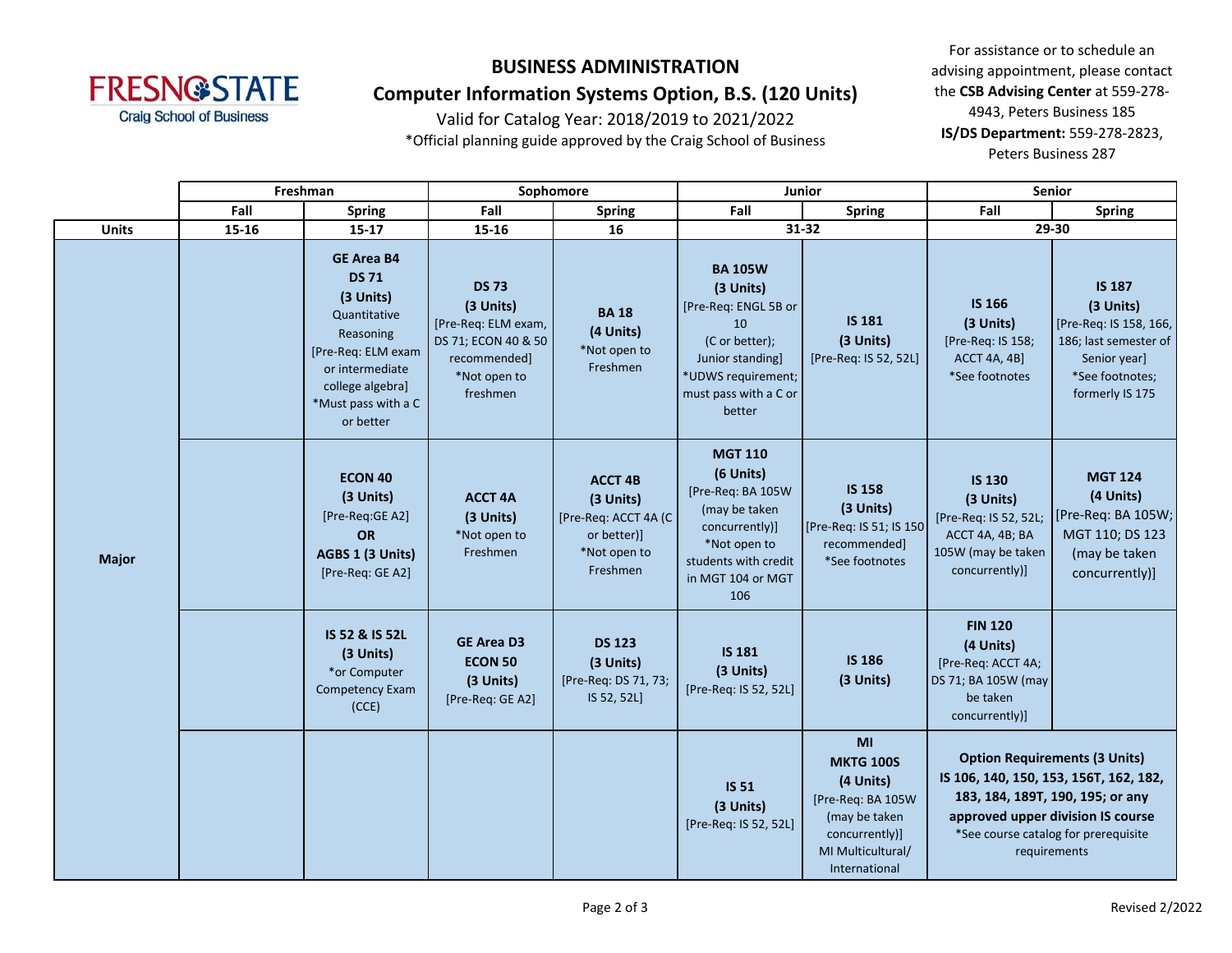

### **BUSINESS ADMINISTRATION Computer Information Systems Option, B.S. (120 Units)**

Valid for Catalog Year: 2018/2019 to 2021/2022

\*Official planning guide approved by the Craig School of Business

For assistance or to schedule an advising appointment, please contact the **CSB Advising Center** at 559-278- 4943, Peters Business 185 **IS/DS Department:** 559-278-2823, Peters Business 287

|                                                        |       | Freshman<br>Sophomore<br><b>Junior</b> |       |               | <b>Senior</b>                     |                         |                                                                            |                                                                                                                                                                             |
|--------------------------------------------------------|-------|----------------------------------------|-------|---------------|-----------------------------------|-------------------------|----------------------------------------------------------------------------|-----------------------------------------------------------------------------------------------------------------------------------------------------------------------------|
|                                                        | Fall  | <b>Spring</b>                          | Fall  | <b>Spring</b> | Fall                              | <b>Spring</b>           | Fall                                                                       | <b>Spring</b>                                                                                                                                                               |
| <b>Units</b>                                           | 15-16 | $15 - 17$                              | 15-16 | 16            |                                   | $31 - 32$               |                                                                            | 29-30                                                                                                                                                                       |
| <b>Major</b>                                           |       |                                        |       |               |                                   |                         | 183, 184, 189T, 190, 195; or any                                           | <b>Option Requirements (3 Units)</b><br>IS 106, 140, 150, 153, 156T, 162, 182,<br>approved upper division IS course<br>*See course catalog for prerequisite<br>requirements |
|                                                        |       |                                        |       |               |                                   |                         | IS 106, 140, 150, 153, 156T, 162, 182,<br>183, 184, 189T, 190, 195; or any | <b>Option Requirements (3 Units)</b><br>approved upper division IS course<br>*See course catalog for prerequisite<br>requirements                                           |
| <b>Additional</b><br>Graduation<br><b>Requirements</b> |       |                                        |       |               | <b>Elective</b><br>*See footnotes | MI (3 Units)<br>*EXEMPT |                                                                            |                                                                                                                                                                             |

#### **FOOTNOTES:**

**Prerequisites/Corequisites:** Other restrictions may apply. Please see your course catalog for detailed prerequisite/corequisite requirements.

Grade Requirements: A grade of C or better must be earned for each course used to satisfy the requirements for the major. No course taken for the business major can be graded on a CR/NC basis, except for courses with mandatory CR/NC grading.

**Computer Competency Exam (CCE):** Contact the CSB Undergrad Student Services office to schedule a CCE test date.

Option: Students must maintain a 2.25 Campus and Cumulative GPA to declare an OPTION. An OPTION must be declared after the completion of all of the Pre-Business Requirements in order to enroll in OPTION courses.

Electives (0-2): If necessary, students must complete additional elective units to meet 120 units total to graduate. Students who take the CCE in lieu of IS 52/52L will need to fulfill the minimum unit requirements with electives.

Upper Division Writing Skills requirement (UDWS): Business majors take BA 105W to fulfill this requirement. The Upper Division Writing Exam is NOT an option for Business Administration majors. **IS 158, 166, and 187:** This is a three-semester sequence of courses that cannot be taken concurrently or out of order.

Substitutions: If substitutions/exceptions/waivers are made for any major courses that also meet GE and/or the Multicultural/International graduation requirement, the student is responsible for completing additional courses to satisfy the respective areas (GE and/or MI). This also includes the upperdivision writing requirement.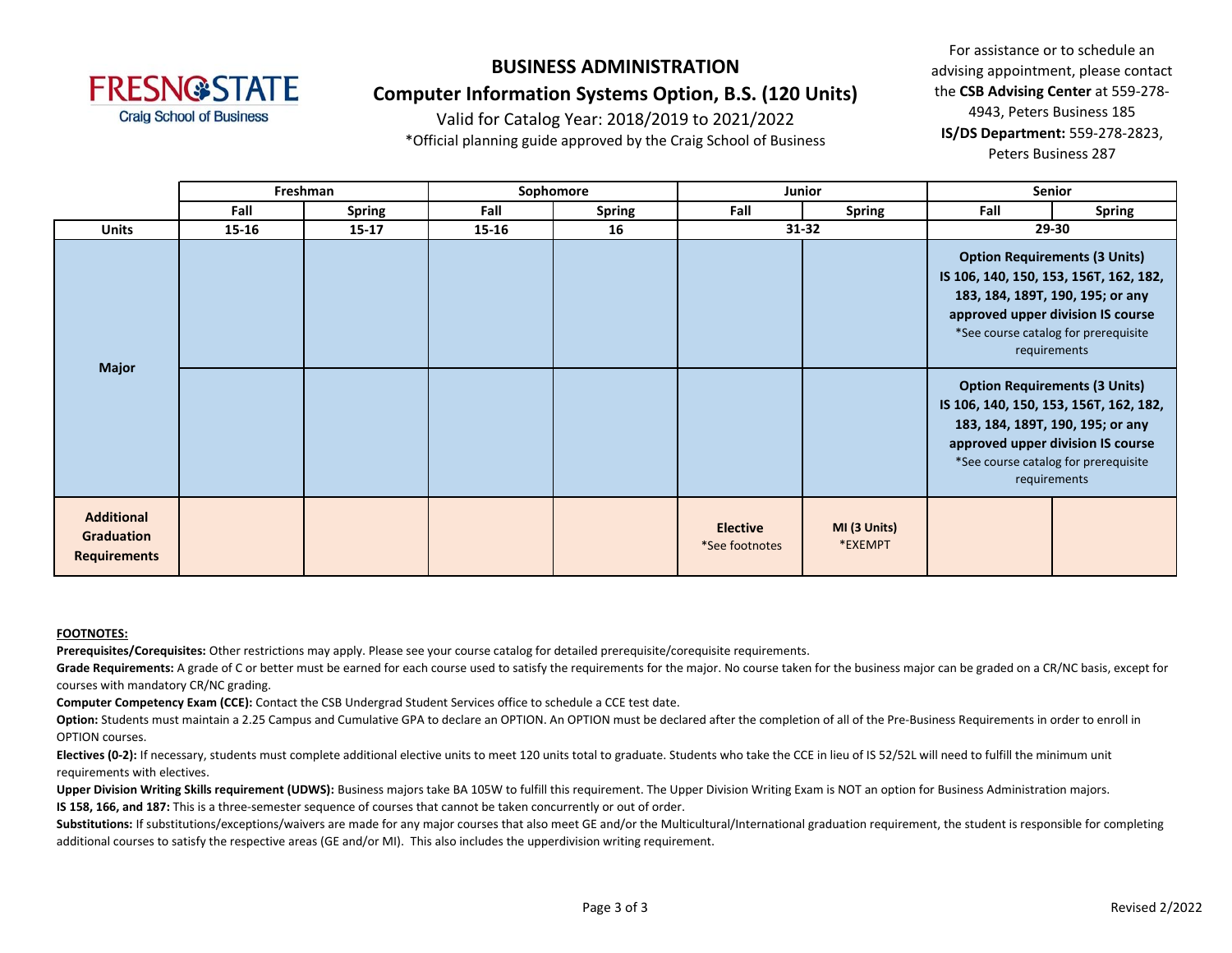

### **Computer Information Systems Option, B.S. (120 Units)**

Valid for Catalog Year: 2015/2016 to 2017/2018

\*Official planning guide approved by the Craig School of Business

|                             | Freshman                                                                             |                                                                                      | Sophomore                                                          |                                                                                                       |                                                       | Junior                                                                                                                                                        | Senior                                                                      |                                                       |  |
|-----------------------------|--------------------------------------------------------------------------------------|--------------------------------------------------------------------------------------|--------------------------------------------------------------------|-------------------------------------------------------------------------------------------------------|-------------------------------------------------------|---------------------------------------------------------------------------------------------------------------------------------------------------------------|-----------------------------------------------------------------------------|-------------------------------------------------------|--|
|                             | Fall                                                                                 | <b>Spring</b>                                                                        | Fall                                                               | <b>Spring</b>                                                                                         | Fall                                                  | <b>Spring</b>                                                                                                                                                 | Fall                                                                        | <b>Spring</b>                                         |  |
| <b>Units</b>                | 15-16                                                                                | $15 - 17$                                                                            | 15-16                                                              | 16                                                                                                    |                                                       | 31-32                                                                                                                                                         | 29-30                                                                       |                                                       |  |
| <b>Milestones</b>           | >Create Synergy<br>Profile                                                           | >Mentorship - Office<br>of Student<br>Professional<br><b>Development (PB</b><br>181) | >Meet with<br><b>Career</b><br><b>Development</b><br><b>Center</b> | >Complete IS 52<br>and IS 52L<br>>Sign Option<br><b>Contract (must</b><br>have 2.25<br>Campus/Cum GPA | >Complete IS 51                                       | >Complete IS 158<br>>Meet with Career<br><b>Development Center and</b><br><b>Office of Student</b><br><b>Professional Developemnt</b><br>>Attend Career Fairs | >Complete IS 166<br>>Complete IS 186<br>>Internship<br><b>Opportunities</b> | >Complete IS 187<br>>Apply for Graduation             |  |
| General<br><b>Education</b> | <b>A1 (3 Units)</b><br><b>Oral Communication</b><br>*Must pass with a C or<br>better | <b>C2 (3-4 Units)</b><br><b>Humanities</b>                                           | <b>B1 (3-4 Units)</b><br><b>Physical Sciences</b>                  | <b>D1 (3 Units)</b><br><b>American History</b>                                                        | IB (3 Units)<br>Physical Universe &<br>Its Life Forms | <b>ID (3-4 Units)</b><br>Social, Political, &<br><b>Economic Institutions</b>                                                                                 |                                                                             | <b>IC (3-4 Units)</b><br><b>Arts &amp; Humanities</b> |  |
|                             | A2 (3 Units)<br>Written<br>Communication<br>*Must pass with a C or<br>better         | <b>B2 (3-4 Units)</b><br><b>Life Sciences</b>                                        | C1/C2<br>$(3-4$ Units)<br>Arts and<br><b>Humanities</b>            | D2 (3 Units)<br>American<br>Government                                                                |                                                       | MI (3 Units)<br>*EXEMPT                                                                                                                                       |                                                                             |                                                       |  |
|                             | <b>A3 (3 Units)</b><br><b>Critical Thinking</b><br>*Must pass with a C or<br>better  | <b>B3 (0-3 Units)</b><br>Lab                                                         |                                                                    |                                                                                                       |                                                       |                                                                                                                                                               |                                                                             |                                                       |  |
|                             | <b>E1 (3 Units)</b><br>Lifelong<br><b>Understanding &amp; Self</b><br>Development    |                                                                                      |                                                                    |                                                                                                       |                                                       |                                                                                                                                                               |                                                                             |                                                       |  |
|                             | <b>C1 (3-4 Units)</b><br>Arts                                                        |                                                                                      |                                                                    |                                                                                                       |                                                       |                                                                                                                                                               |                                                                             |                                                       |  |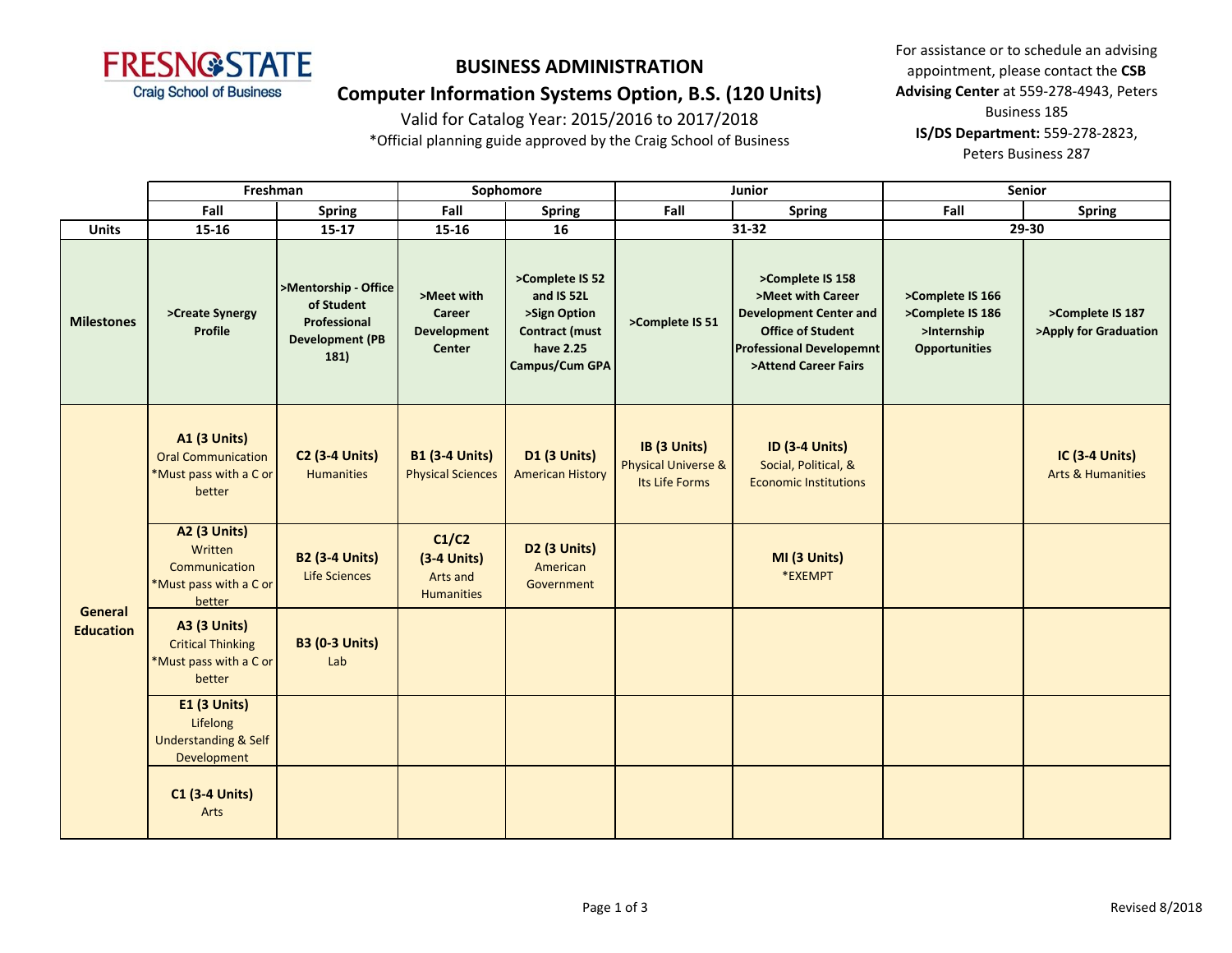

### **Computer Information Systems Option, B.S. (120 Units)**

Valid for Catalog Year: 2015/2016 to 2017/2018

\*Official planning guide approved by the Craig School of Business

|              | Freshman |                                                                                                                                                                              | Sophomore                                                                                                                         |                                                                                                | <b>Junior</b>                                                                                                                                               |                                                                                         | <b>Senior</b>                                                                                                  |                                                                                                                                                                                                              |  |
|--------------|----------|------------------------------------------------------------------------------------------------------------------------------------------------------------------------------|-----------------------------------------------------------------------------------------------------------------------------------|------------------------------------------------------------------------------------------------|-------------------------------------------------------------------------------------------------------------------------------------------------------------|-----------------------------------------------------------------------------------------|----------------------------------------------------------------------------------------------------------------|--------------------------------------------------------------------------------------------------------------------------------------------------------------------------------------------------------------|--|
|              | Fall     | <b>Spring</b>                                                                                                                                                                | Fall                                                                                                                              | <b>Spring</b>                                                                                  | Fall                                                                                                                                                        | <b>Spring</b>                                                                           | Fall                                                                                                           | <b>Spring</b>                                                                                                                                                                                                |  |
| <b>Units</b> | 15-16    | $15 - 17$                                                                                                                                                                    | $15 - 16$                                                                                                                         | 16                                                                                             |                                                                                                                                                             | 31-32                                                                                   | 29-30                                                                                                          |                                                                                                                                                                                                              |  |
|              |          | <b>GE Area B4</b><br><b>DS 71</b><br>(3 Units)<br>Quantitative<br>Reasoning<br>[Pre-Req: ELM exam<br>or intermediate<br>college algebra]<br>*Must pass with a C<br>or better | <b>DS 73</b><br>(3 Units)<br>[Pre-Req: ELM<br>exam, DS 71;<br><b>ECON 40 &amp; 50</b><br>recommended]<br>*Not open to<br>freshmen | <b>BA18</b><br>(4 Units)<br>*Not open to<br>Freshmen                                           | <b>BA 105W</b><br>(3 Units)<br>[Pre-Req: ENGL 5B<br>or 10<br>(C or better);<br>Junior standing]<br>*UDWS<br>requirement; must<br>pass with a C or<br>better | <b>IS 181</b><br>(3 Units)<br>[Pre-Req: IS 52, 52L]                                     | <b>IS 166</b><br>(3 Units)<br>[Pre-Req: IS 158; ACCT<br>4A, 4B]<br>*See footnotes                              | <b>IS 187</b><br>(3 Units)<br>[Pre-Req: IS 158, 166,<br>186; last semester of<br>Senior year]<br>*See footnotes; formerly<br>IS 175                                                                          |  |
| <b>Major</b> |          | <b>ECON 40</b><br>(3 Units)<br>[Pre-Req:GE A2]<br><b>OR</b><br>AGBS 1 (3 Units)<br>[Pre-Req: GE A2]                                                                          | <b>ACCT 4A</b><br>(3 Units)<br>*Not open to<br>Freshmen                                                                           | <b>ACCT 4B</b><br>(3 Units)<br>[Pre-Req: ACCT 4A<br>(C or better)]<br>*Not open to<br>Freshmen | <b>MGT 110</b><br>(6 Units)<br>[Pre-Req: BA 105W<br>(may be taken<br>concurrently)]<br>*Not open to<br>students with credit<br>in MGT 104 or MGT<br>106     | <b>IS 158</b><br>(3 Units)<br>[Pre-Req: IS 51; IS 150<br>recommended]<br>*See footnotes | <b>IS 130</b><br>(3 Units)<br>[Pre-Req: IS 52, 52L;<br>ACCT 4A, 4B; BA 105W<br>(may be taken<br>concurrently)] | <b>MGT 124</b><br>(4 Units)<br>[Pre-Req: BA 105W;<br>MGT 110; DS 123 (may<br>be taken concurrently)]                                                                                                         |  |
|              |          | IS 52 & IS 52L<br>(3 Units)<br>*or Computer<br><b>Competency Exam</b><br>(CCE)                                                                                               | <b>GE Area D3</b><br><b>ECON 50</b><br>(3 Units)<br>[Pre-Req: GE A2]                                                              | <b>DS 123</b><br>(3 Units)<br>[Pre-Req: DS 71,<br>73; IS 52, 52L]                              | <b>IS 181</b><br>(3 Units)<br>[Pre-Req: IS 52, 52L]                                                                                                         | <b>IS 186</b><br>(3 Units)                                                              | <b>FIN 120</b><br>(4 Units)<br>[Pre-Req: ACCT 4A; DS<br>71; BA 105W (may be<br>taken concurrently)]            |                                                                                                                                                                                                              |  |
|              |          |                                                                                                                                                                              |                                                                                                                                   |                                                                                                | <b>IS 51</b><br>(3 Units)<br>[Pre-Req: IS 52, 52L]                                                                                                          | <b>MKTG 100S</b><br>(4 Units)<br>[Pre-Req: BA 105W (may<br>be taken concurrently)]      |                                                                                                                | <b>Option Requirements (3 Units)</b><br>IS 106, 140, 150, 153, 156T, 162, 182, 183,<br>184, 189T, 190, 195; or any approved upper<br>division IS course<br>*See course catalog for prerequisite requirements |  |